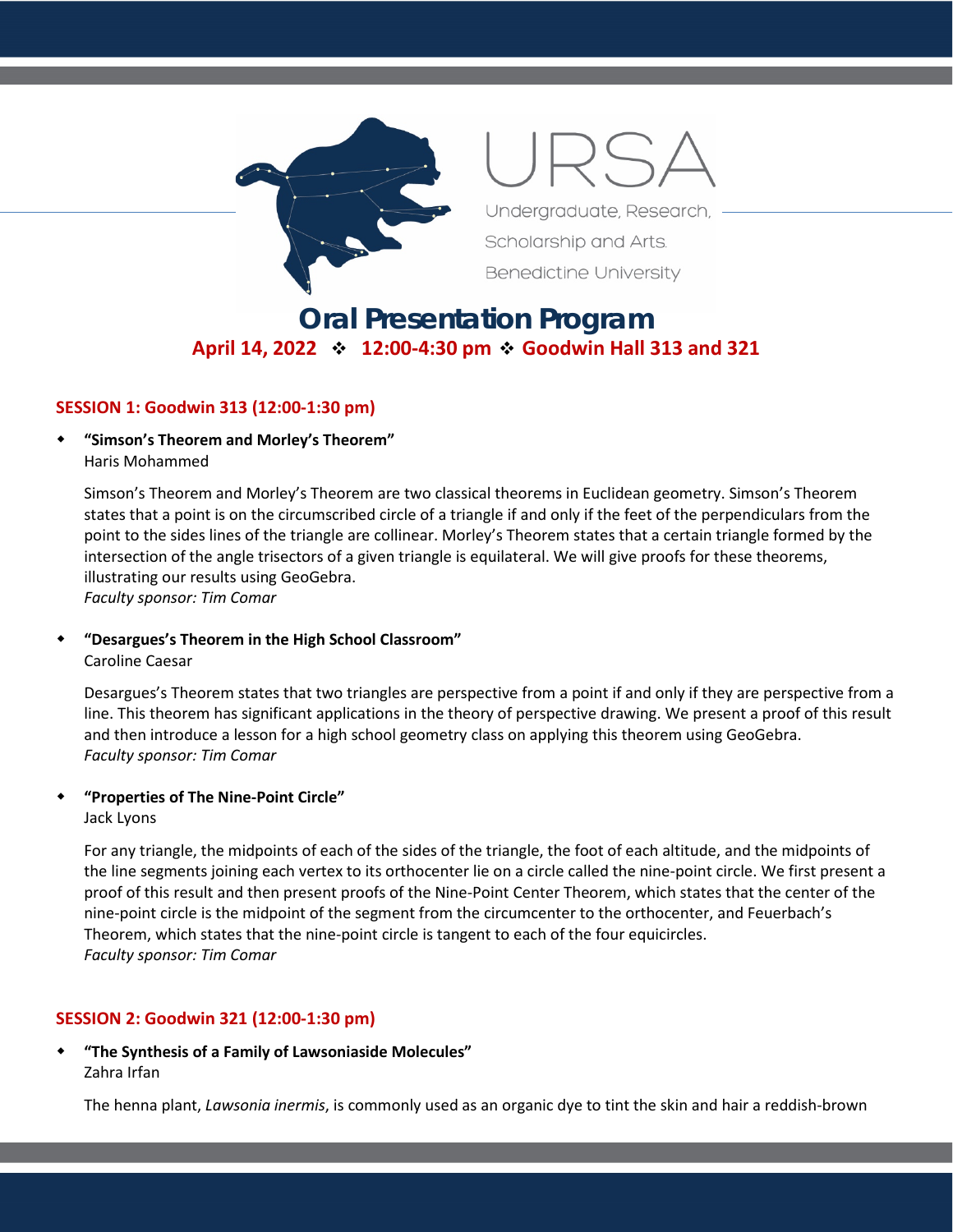color. Henna contains many constituents, where its main dying compound is a naphthoquinone called lawsone (2 hydroxy-1,4-naphthoquinone). Another component of henna dye is lawsoniaside, which is a naphthoquinone that resembles lawsone except for the addition of two glucose residues. This research aims to synthesize lawsoniaside and a family of related glycosidic derivatives which have different sugars. The proposed strategy begins with the protection of the enol of lawsone with a protecting group, followed by a reduction of the whole molecule. Glycosylation adds two equivalents of sugar, then a deprotection removes the protecting group to yield the glycosylated lawsone product. Since lawsoniaside has been reported to show pharmacological properties, biological testing of this family of compounds is a future direction. *Faculty sponsor: Casey Larsen*

#### **"Design and Testing of A Portable Standalone Solar-PV System"**

Anna Khalid, Arman Svoboda

The use of solar-photovoltaic technology (solar-PV), which converts sunlight into electrical energy, is becoming increasingly common as people around the world switch to solar-PV as a main source of electricity for their homes and businesses. Unlike power from a utility grid run by different companies that charge monthly bills, solar-PV generates stable energy free of market fluctuations and unfavorable geopolitical developments. This project focused on developing a standalone solar-PV system at BenU that would demonstrate the solar to electrical energy conversion, as well as the function and interconnection of the solar panels, the inverter, the battery, and the charge controller. The solar panels operate based on the photovoltaic effect, which directly converts sunlight into electrical energy. The battery stores this energy under constant surveillance from the charge controller, which acts as the battery doctor, preventing the battery from deep discharging and overcharging. The panels generate a DC-current which is stored in the battery and then converted by the inverter into AC-current for use in most conventional applications and loads. The system was placed in different locations to study its performance as a function of the solar insolation and the tilting angle. An industrial battery tester was used to measure the battery capacity which directly measures generated current. Experiments were performed under varying insolation, both on cloudy days and on sunny days when the system operates at maximum efficiency. The solar panels were designed for a variable tilt to enable study of current generation as a function of the geographic location of similar portable systems. *Faculty sponsor: Stefan Stefanoski*

# **"An Introduction to Zero-Knowledge Proof Systems"**

Dylan Pfieffer, Robert Dudzinski

Zero-Knowledge Proofs are used to convey that a critical piece of information is known to a person or company without revealing the information itself to another person or company. This research explains the mathematical and computer processes involved in Zero-Knowledge Proofs while providing interactive and non-interactive examples to demonstrate these processes. The importance and method of these proofs will be understood as a result of this research. This research is an extension of work undertaken in our Cryptology class. *Faculty sponsor: Manmohan Kaur*

## **SESSION 3: Goodwin 313 (1:30-3:00 pm)**

## **"Being-Towards-Ecoapocalypse: Climate Change as Hyperobject"** Seth Hopkins

The subject of climate change is one being approached with an outdated "philosophical toolkit" and we cannot afford to approach it as such. The nature of climate change (CC) is such that its motions and effects extend throughout time and space: it is an entity whose being spans the globe, it affects many places quite apparently and in others seems withdrawn. One cannot look out the window and witness climate change; instead, one must have an expansive historical and quantifiable scientific context, and only when this unimaginably huge assortment of phenomena is mapped out does this strange object emerge: a hyperobject. Hyperobjects are entities made apparent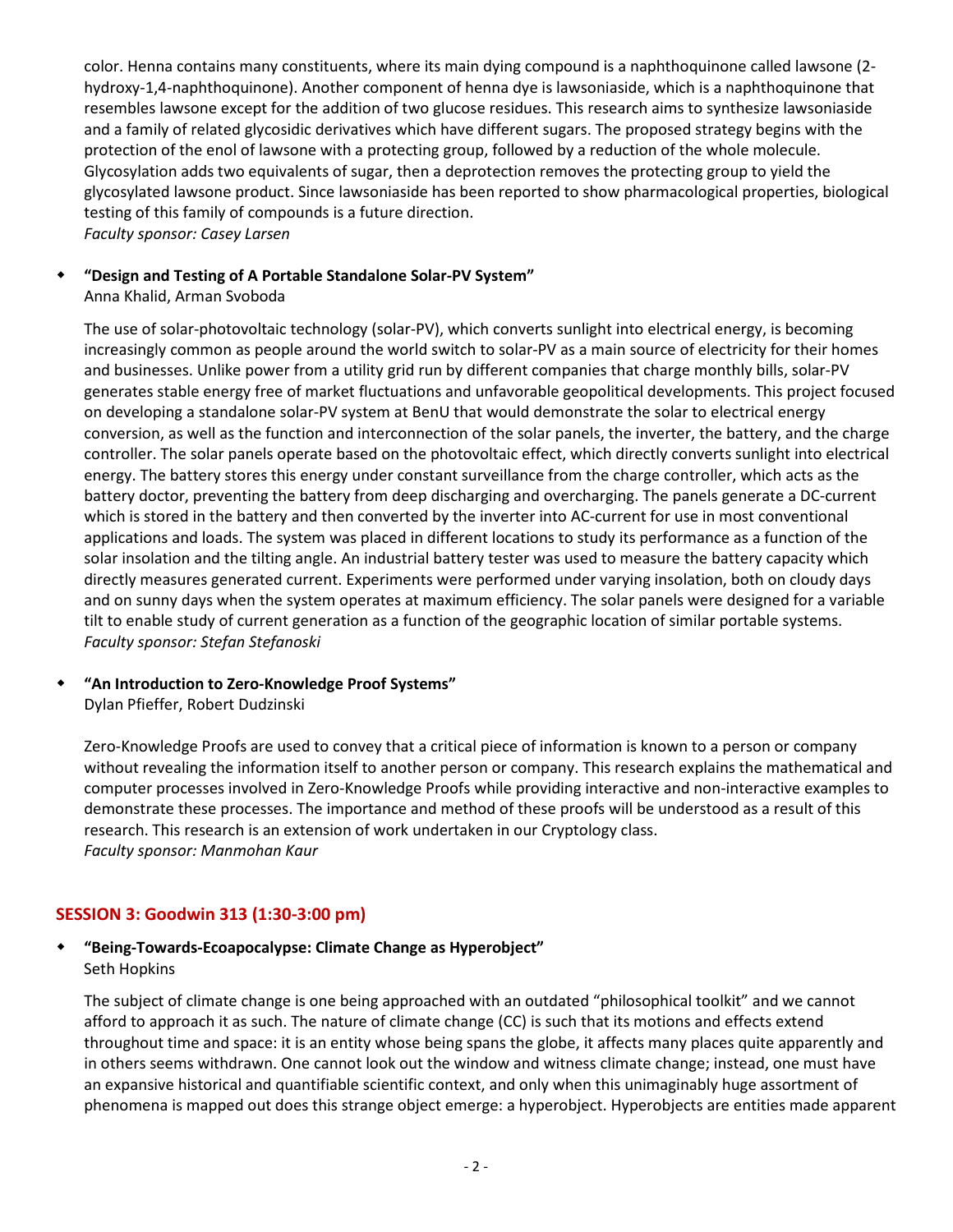in the work of object-oriented ontology, which by their nature seem to render traditional ontology of treating subjects and objects as atomized, isolated existences useless and in turn diminish the dominance of the subject had and grant objects a radical degree of relevance and influence before left unconsidered. My work aims to highlight how this new contextualizing of CC is not only necessary, but invariably occurs in our approach to it and the implications this immensely disruptive notion holds for philosophy, culture, ethics, and aesthetics. *Faculty sponsor: Martin Tracey*

#### **"A Need for a Constitutional Monarchy in Times of National Disunity"** Zohaib Farooq

Baron de Montesquieu's writings and defense of his views on government are some of the earliest influences on the revolutionaries in France and on the framers of the U.S. Constitution. He says that the best form of government is one that has all three forms of power—legislative, executive, and judiciary—and that abide by the principle of check to power. While Montesquieu favors a republican form of government, he does not appreciate the values of a constitutional monarchy. National disunity is a problem for republics. In a republican form of government, virtue is best because people's first obligation is to the community and preservation to the government. However, in s national disunity there will be a lack of agreement among people which prevents them from working together effectively. Consequently, a monarch is needed to get to a national unity where all citizens are sharing and working together for the collective good to be guided in the right direction. In this paper, I specifically focus on how a constitutional monarchy may work in times of national disunity. *Faculty sponsor: Steven Burgess*

#### **"Race, Gender and Voter Evaluations in Local Political Campaigns"** Adrian Castaneda

This project aims to determine if there is racial or gender bias in the ways voters evaluate candidates in local political campaigns. Political scientists have been studying the impact of candidate race and gender on voter preferences for decades. Much of this research has revealed that the race and gender of candidates can influence the ways people evaluate candidates. To study the influence of race and gender on voters' evaluations of candidates, I developed a prototyped campaign mailer, with manipulated presentations of candidates' gender and race, for use in an experimental design. All other content of the mailer remained the same: female candidates had the same name, Wendy Miller, as did the male candidates, William Miller. The description of issue positions, color scheme, layout and all other details on the mailer were held steady throughout the experiment. The distribution of the manipulated campaign prototype literature was randomized so that participating subjects (Benedictine University students) all had the same opportunity to view one of the eight prototypes. A survey instrument was used following exposure to the "treatment" in order to measure voters' attitudes about the fictional local candidates. *Faculty sponsor: Phil Hardy*

## **SESSION 4: Goodwin 321 (1:30-3:00 pm)**

#### **"Predictive Hockey Analytics Using Hypothesis Testing"** Alia Alramahi, Robert Dudzinski

Predicting the outcome of a hockey game can be challenging due to the fast paced and physical nature of the sport. In this talk, we share one such approach for determining the outcomes of NHL hockey games. Our analysis technique uses hypothesis testing to determine whether variables (or combinations of these variables) like shot differential, manpower differential, face-off win percentages, the amount of time in power plays, and the number of low, medium, or high-danger shots are predictive in determining the outcome of NHL hockey games. We attempt to use the information gathered to construct a model that predicts whether a team is likely to win their next game given what has occurred in prior games. This research is funded by a grant from the Center for Undergraduate Research in Mathematics (CURM) and includes student participants from both Benedictine and Lewis Universities. *Faculty sponsor: Anthony DeLegge*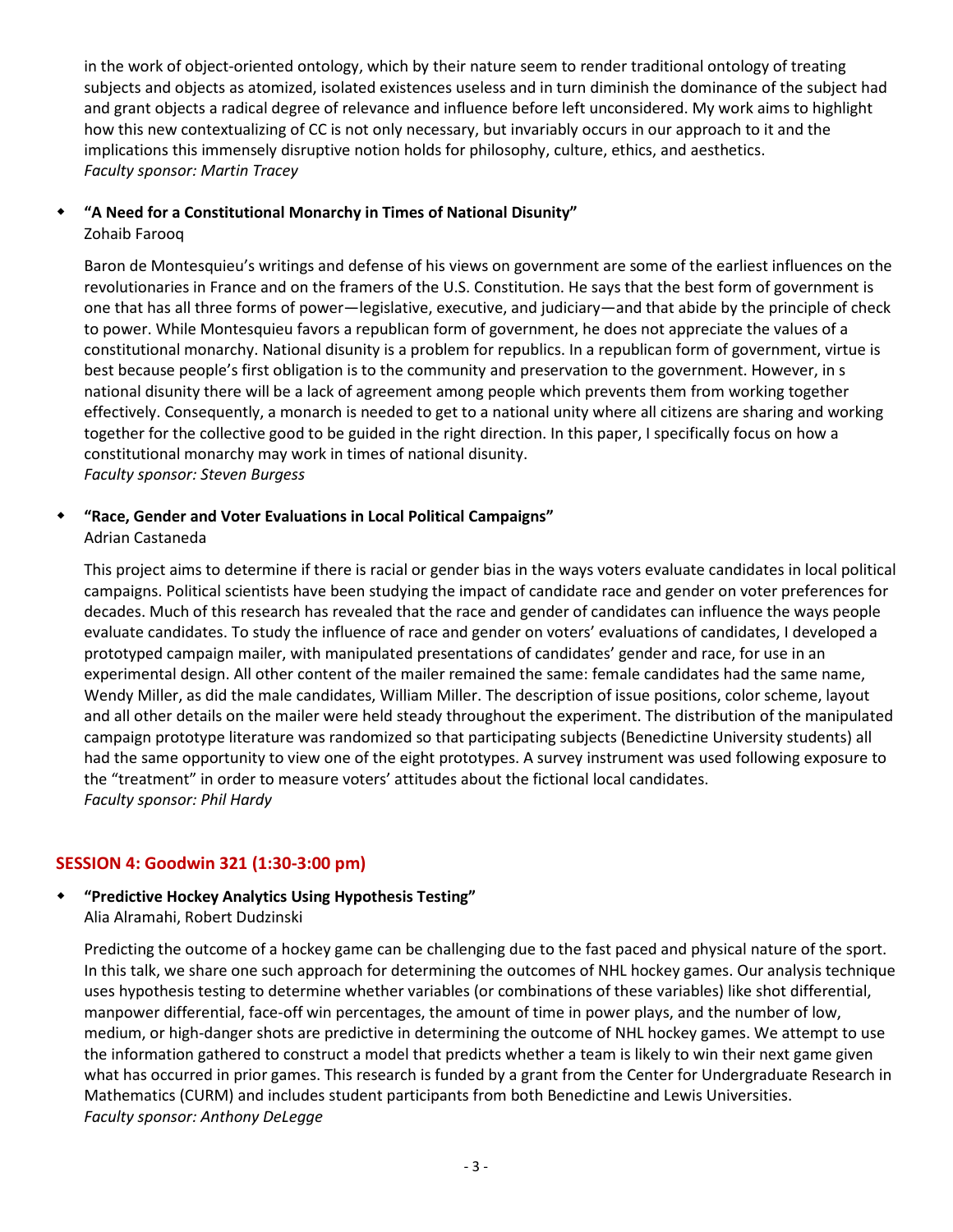#### **"Digital Signatures and its Cryptanalysis"** Haris Mohammed, Zainab Taqi

In today's digital world, financial, socio-political and personal interactions all happen across the cyberspace. Increasingly, paper documents are going away and are replaced by computer files which are sent through an insecure internet. Digital signature is an electronic signature that is used to authenticate the identity of the sender of the message or the signer of the document when it is sent over the internet. In this project we will outline the RSA signature and explain how hash functions are used in their implementations. Specifically, we will describe how hash functions are used to encrypt messages to prevent forgeries. *Faculty sponsor: Manmohan Kaur*

#### **"Pilot Study on the Effect of Captive Conditions on Gorilla Cranial Morphology"** Asbah Moosani

In this pilot study, we characterized cranial morphology in wild gorillas (*Gorilla gorilla gorilla*, *Gorilla beringei*, and *Gorilla gorilla diehli*) for comparison to a captive gorilla named Bushman. I placed 10 craniofacial landmarks on 12 crania and used two multivariate techniques, Procrustes superimposition and Principal Coordinates Analysis (PCA), to characterize size and shape differences in these gorilla crania. The preliminary results were promising, indicating a difference in Bushman's cranium compared to the crania of wild gorillas, but more research needs to be done using a full set of cranial landmarks on a larger sample of gorillas *Faculty sponsor: Robert McCarthy*

## **SESSION 5: Goodwin 313 (3:00-4:30 pm)**

## **"'Oppressed with Melancholy': Humoral Theory in the Sonnets of William Shakespeare"** Cole Olson

This paper examines how Shakespeare's sonnets allude to humorism, which identified blood, black bile, yellow bile, and phlegm as vital bodily fluids. Developed by the ancient Greeks for medical purposes, humoral theory associated these bodily fluids with the elements, temperament, and other qualities. While these ideas were beginning to lose credibility in the medical field by the late Elizabethan period, they were nevertheless often adopted by artists and authors as a representational strategy. In this presentation, I discuss how Shakespeare's sonnets develop rich descriptions of figures in the poetry through such invocations of humoral theory. *Faculty sponsor: Zubair S. Amir*

## **"'Whole Intellects Disgorged in Total Recall for Seven Days and Nights': Day and Night in the Poetry of Allen Ginsberg"**

Griffin Gletty

In this paper, I examine the representation of day and night in the works of Allen Ginsberg, specifically his poem *Howl*. As in a number of his other works, *Howl* demonstrates how Ginsberg imagines night as the scene for America, rarely alluding to day in the poem and even then often only in relation to nighttime. I explore the significance of these allusions to the night, both in the stories he tells and in the vision of America depicted in the poem. *Faculty sponsor: Zubair S. Amir*

## **SESSION 6: Goodwin 321 (3:00-4:30 pm)**

 **"Stereotyped Images of Women in Current Magazine Advertising"** Ilse Cowan

In *The Four Women of the Apocalypse*, Marian MacCurdy identified four archetypes of women dominant in Christian literature and arts in the Middle Ages and that are still dominant today in the advertising page: the Mother, the